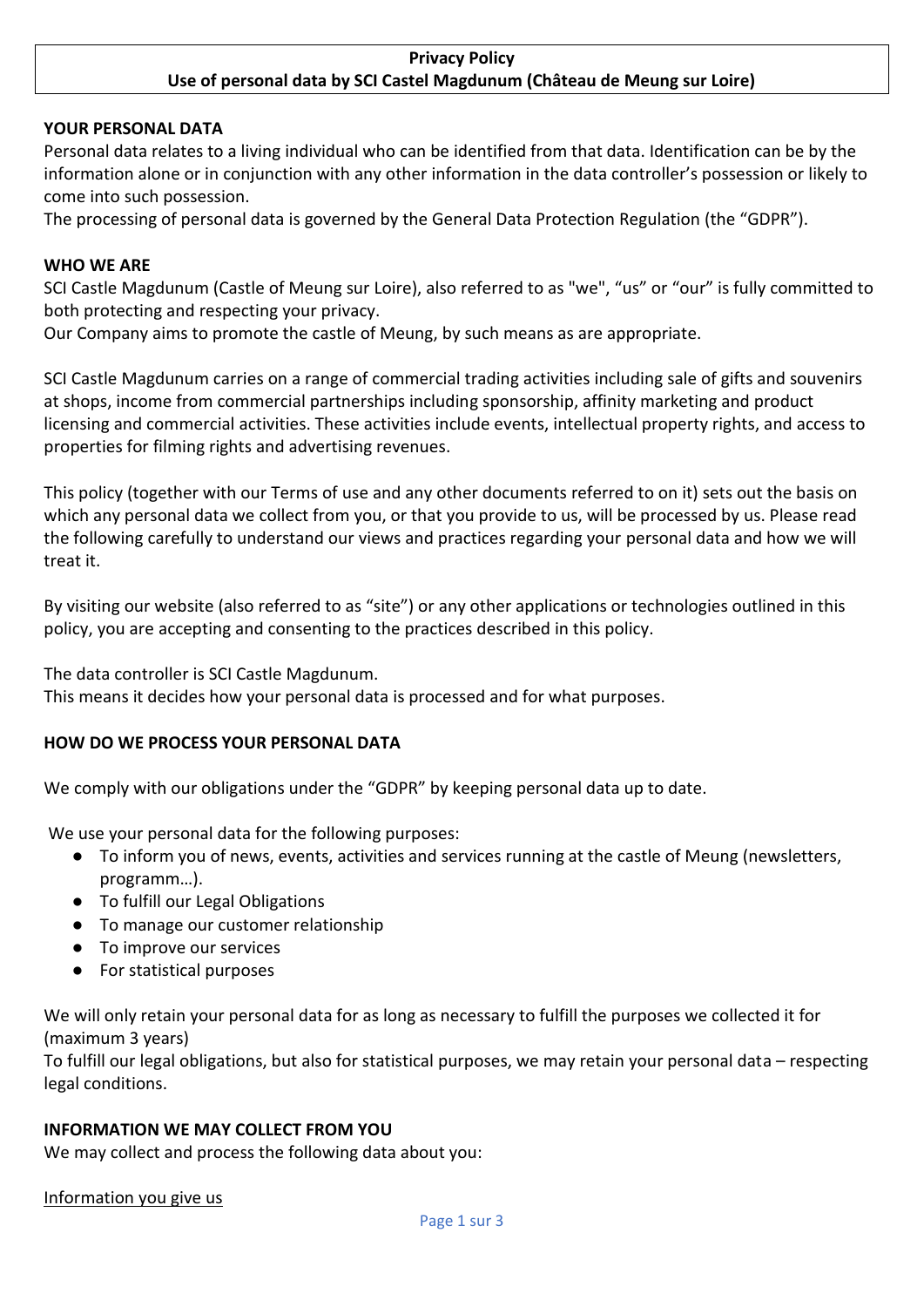- You may give us information about you by filling in forms on our website, purchasing tickets, or other products / services, making a donation, or by corresponding with us by telephone, email or otherwise.
- This includes information you provide when you subscribe to our newsletter, or place an order on our site or when you report a problem with our site.
- The information you may give us may include your name, email address, postal address and telephone number.

# Information we collect about you on the website

With regard to each of your visits to our site we may automatically collect the following information:

- technical information, including the Internet protocol (IP) address used to connect your computer to the Internet, your login information, browser type and version, time zone setting, browser plug-in types and versions, operating system and platform;
- information about your visit, including the full Uniform Resource Locators (URL) clickstream to, through and from our site (including date and time); products you viewed or searched for; page response times, download errors, length of visits to certain pages, page interaction information (such as scrolling, clicks, and mouse-overs), and methods used to browse away from the page and any phone number used to call our customer service number.

# Information we receive from other sources

We may receive information about you if you use certain third parties with whom we have to work closely including :

- Place de Marché Touristique Régionale (Technologie Open System Alliance Réseaux) our etickets system : For any booking on our site, you must accept this present terms of service AND our C.G.V.
- Others booking systems Patrivia : any other booking system is directly managed and under responsability of their ow managers.

# **USES MADE OF THE INFORMATION**

We use information held about you in the following ways:

## Information you give to us:

*1. When using an online form:*

- We ask for your details so we can respond in an appropriate way, for example when enquiring about a venue for hire or requesting materials.
- In accordance with your preferences, you may be contacted with relevant promotions, offers or information that you have expressed an interest in or that might be of interest to you. If you wish us to stop contacting you, please email [info@chateau-de-meung.com](mailto:info@chateau-de-meung.com).
- *2. When signing up for e-mail updates:*
	- We ask for your details so we can add you to our email database and send you updates you've requested.
	- This information will not be given to any third party, except to the extent and for the purpose we may be required to do so by any law, or where you have consented to it. If you wish us to stop contacting you, please email [info@chateau-de-meung.com](mailto:info@chateau-de-meung.com)
- *3. When purchasing a ticket or other product online:*
	- We collect various personal details about you when you purchase tickets online, including name, home address, billing address, telephone number, email etc.
	- We use the information to process orders and to provide a more personalized service.
	- The information we collect in this way will not be given to any third party, except to the extent and for the purpose we may be required to do so by any law.
	- By disclosing your personal information to us using this website or over the telephone, you consent to the collection, storage and processing of your personal information by SCI Castel Magdunum in the manner set out in this Privacy Policy. If you have any questions or concerns about the information we hold about you, you can also email [info@chateau-de-meung.com](mailto:info@chateau-de-meung.com)

Information we collect about you: